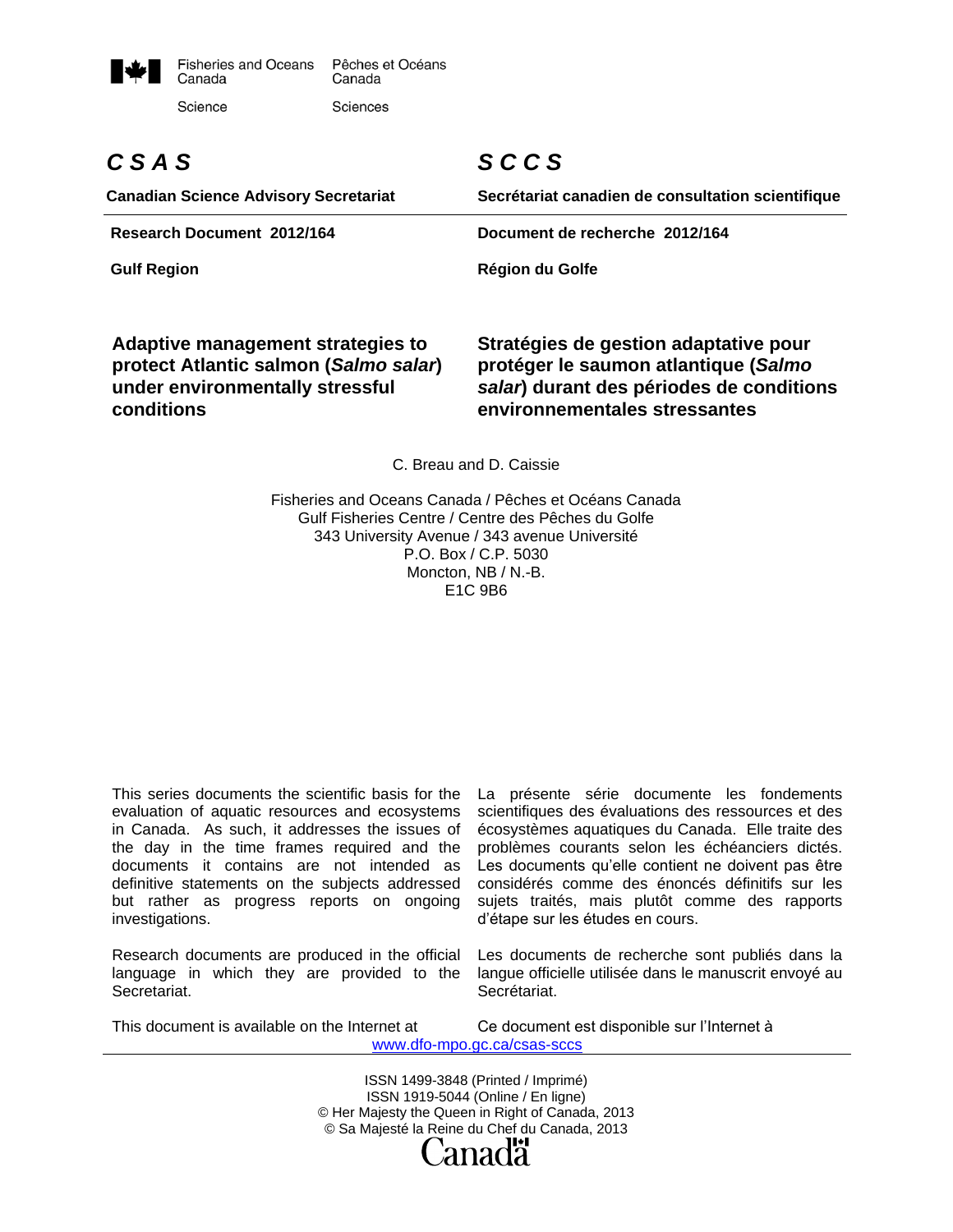#### **Correct citation for this publication:**

Breau, C., and Caissie, D. 2013. Adaptive management strategies to protect salmon (*Salmo salar*) under environmentally stressful conditions. DFO Can. Sci. Adv. Secr. Res. Doc. 2012/164. ii+14 p.

## **ABSTRACT**

There is an overall concern for Atlantic salmon (*Salmo salar*) under stressful conditions associated with extreme climatic events. In-season management measures have been introduced to reduce the impact of recreational fishing on Atlantic salmon during periods of warm water and low water levels. Fisheries closures have occurred as a response to high temperatures but these were not based on pre-determined temperature triggers. The proposed threshold temperature for in-season fishery closures was established based on fish physiology. Water temperatures below 20°C are required for fish to recover physiologically from metabolic byproducts produced as a result of anaerobic metabolism associated with high water temperatures. A minimum water temperature threshold was set to establish criterion for fisheries closures and openings. If the minimum water temperatures  $(T_{min})$  over two successive days exceed 20°C, a fishing closure is initiated. The condition for reopening consists of two successive days when the minimum water temperatures  $(T_{min})$  are less than 20°C. The number of closures and the duration of closures based on the proposed criterion were assessed using historic water temperature data.

## **RÉSUMÉ**

Il y a des préoccupations générales pour le saumon atlantique (*Salmo salar*) soumis aux conditions stressantes dues à des évènements extrêmes du climat. Des mesures de gestion durant la saison ont été utilisées pour réduire les conséquences des pêches récréatives sur le saumon atlantique durant des périodes de température d'eau élevées et de faibles écoulements. Les fermetures des pêches qui ont eu lieu n'ont pas été établies avec des déclencheurs de températures pré-déterminés. Le seuil de température proposé pour déclencher des fermetures de pêches durant la saison a été établi sur des critères de physiologie des poissons. Des températures de l'eau inférieures à 20°C sont nécessaires pour permettre aux poissons de rétablir un équilibre physiologique. Le poisson doit se débarrasser des produits métaboliques accumulés durant le métabolisme anaérobie qui se manifeste durant les périodes de températures élevées. Le seuil de température pour déclencher des fermetures et des ouvertures des pêcheries est établi sur un critère de température minimale. Si la température minimale de l'eau  $(T_{min})$  durant deux journées successives est supérieure à 20°C, une fermeture de la pêche est déclenchée. Les conditions pour la réouverture de la pêche sont similaires, au moins deux journées successives avec une température minimale de l'eau inférieure à 20°C. Les nombres de fermetures et les durées des fermetures selon les critères proposés sont évalués en utilisant les séries historiques disponibles de températures de l'eau.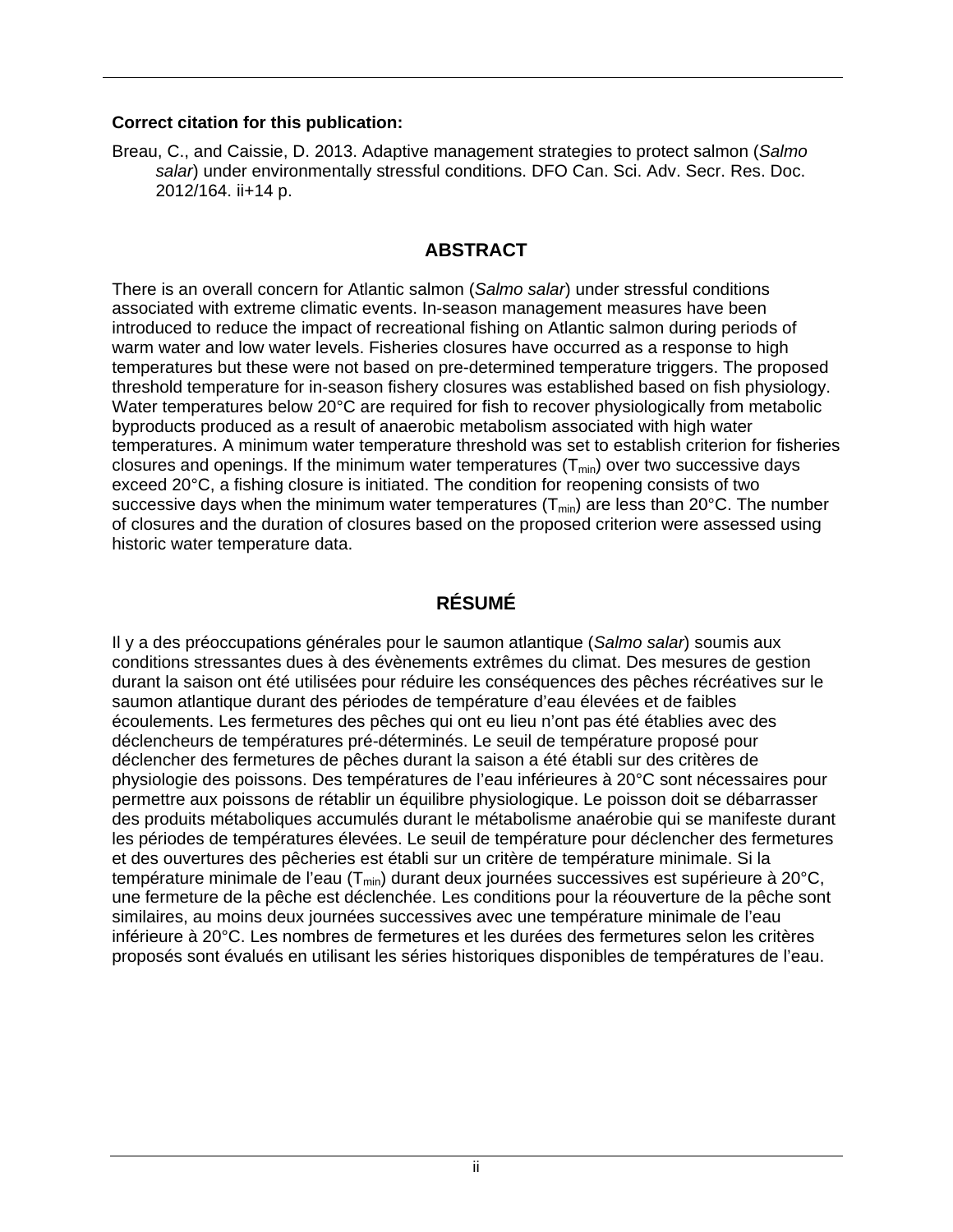## **INTRODUCTION**

There is an overall concern for Atlantic salmon (*Salmo salar*) under stressful conditions associated with extreme climatic events. The water temperatures in portions of the Miramichi River can in the summer approach and exceed lethal temperatures (25 to 28ºC) for all life stages of Atlantic salmon (Caissie et al. 2013; Elliott 1991). The effects of warm water conditions on the physiology and behaviour of salmon have been discussed in Breau (2013). Cooler water temperatures that would allow the physiological recovery of salmon are critical for fish survival.

Some jurisdictions have used inseason interventions to manage impacts of fisheries during warm and low water events. The Montana Department of Fish and Parks [\(http://fwp.mt.gov/news/drought/closurepolicy.html,](http://fwp.mt.gov/news/drought/closurepolicy.html) accessed June 2012) and the Big Hole River Foundation (see [http://www.bhrf.org/drought\\_mngt.htm,](http://www.bhrf.org/drought_mngt.htm) accessed June 2012) have developed closure policies for recreational fisheries to address drought and warm water conditions. In Newfoundland, the Atlantic salmon recreational fishery management plan previously indicated that angling closures would be considered when the water temperature measured in mid-afternoon equaled or exceeded 22ºC on two consecutive days (Porter 1997). This resulted in a large number of rivers being closed and a high proportion of the potential angling days lost due to warm water and low water conditions, especially during the 1995 to 1999 period (Dempson et al., 2001). In addition, rivers with catch and release fishing only are closed when water temperature exceeds 18°C (Dempson et al. 2002).

In-season recreational fisheries closures have been used in the Miramichi River (New Brunswick) to reduce the impact of excessive mortality from catch and release recreational fishing on Atlantic salmon during periods of warm water and low water levels (Chaput et al. 2000). Modifications to fisheries management plans are made via variation orders which define geographically and temporally the aspects of the regulations being modified. Variation orders, which identify fisheries closures resulting from low and warm water conditions, are legal documents of public record.

A threshold temperature for in-season fishery closures of Atlantic salmon recreational fisheries was recently developed based on principles from fish physiology (Breau 2013). The threshold temperature was a minimum daily water temperature of 20°C to ensure physiological recovery. The elaboration of the threshold temperature was the first step in the development of the management framework. The purpose of this document is to quantify, based on historical water temperature data, the implications of using the intervention triggers.

## **MATERIALS AND METHODS**

Water temperatures were measured at two sites on the Miramichi River located on the Little Southwest Miramichi River (LSWM) and on the Doaktown (SWMira). The station on the Little Southwest began monitoring in 1992 but data are missing for 1994 due to equipment malfunction. The Southwest Miramichi River at Doaktown began monitoring in 2002; however, data were missing in 2006 to 2008 (due to a combination of datalogger malfunction and low water conditions which prevented good water temperature representation).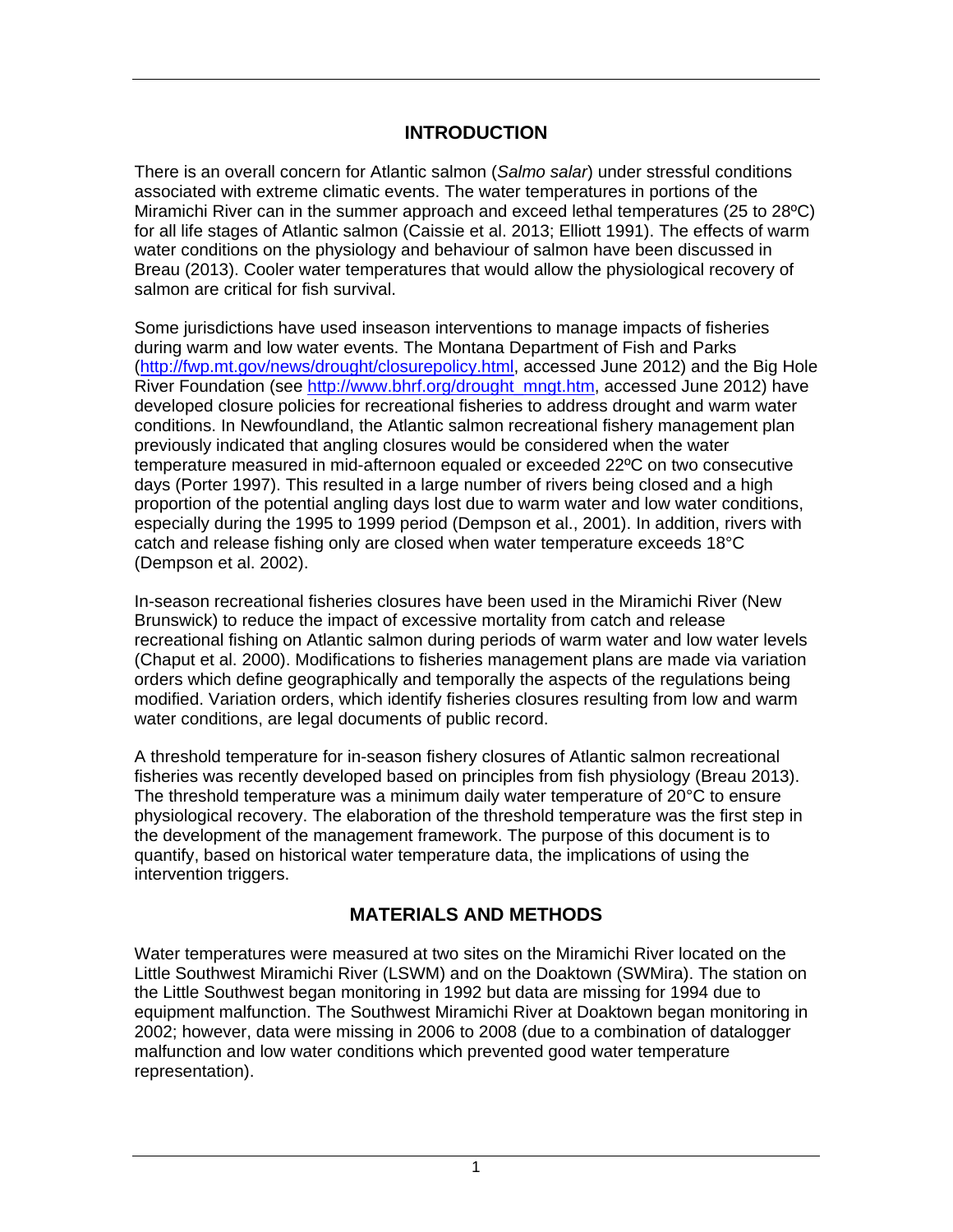Water temperature was recorded hourly using VEMCO<sup>TM</sup> minilogs (VEMCO Minilog8-TR) that have a typical accuracy of  $\pm 0.2^{\circ}$ C within the range of -5 to 35 $^{\circ}$ C. Only water temperatures from July 1<sup>st</sup> to August 31<sup>st</sup> were considered in the analysis, temperatures corresponding to the time period of high temperature events.

The management interventions examined were based on the following rules:

- a. If the minimum water temperature  $(T_{min})$  over two consecutive days exceeded 20 $^{\circ}$ C, a fishery closure was triggered.
- b. It takes one day (day 3) for a variation order to be processed so at minimum it takes three days before the fishery can be closed.
- c. Once closed, the fishery may (or not) remain closed for a minimum number of days, ranging from 0 days (i.e., continuous monitoring of water temperatures and based only on closing and opening triggers, but constrained by the implementation time, three days minimum) to 14 days. For the 14 days scenario, once closed, the fishery will remain closed for a minimum of 14 days before considering reopening.
- d. Monitoring of river temperatures was continuous. After the minimum number of closure days was met as described in c), a reopening can occur if the minimum water temperature  $(T_{min})$  during two consecutive days was less than 20 $^{\circ}$ C.
- e. It takes one day for a variation order to be processed to reopen a fishery

Management implications were quantified as:

- 1. Total number of interventions (closure/opening) in a year,
- 2. Total number of days closed in a year, and
- 3. Minimum number of days between interventions in a year.

Retrospective analyses were done for the years 1992 to 2011 (excluding 1994) for the station in the Little Southwest Miramichi River and for 2001 to 2011 (excluding 2006 to 2008) for the Southwest Miramichi River station at Doaktown.

#### **RESULTS**

Seasonal patterns of water temperatures were similar at the SWMira station and at the LSWM monitoring station (Fig .1). Water temperatures were generally slightly warmer at the SWMira compared to LSWM. As such, the number of days (annually) when minimum daily temperatures exceeded 20ºC were generally more frequent in a given year and in more years at the SWMira station compared to the LSWM station (Fig. 2).

The scenario of no minimum number of days for each closure period (0 day) implies that the closures and openings would be based on water temperature triggers only. Under these conditions, two days are required to intervene with variation orders (one day each to communicate the closure and the reopening). The results of the number of closures initiated annually for this scenario ranged from 0 to 5 during 1992 to 2011 based on monitoring at LSWM (Table 1). For the SWMira monitoring station, the number of closures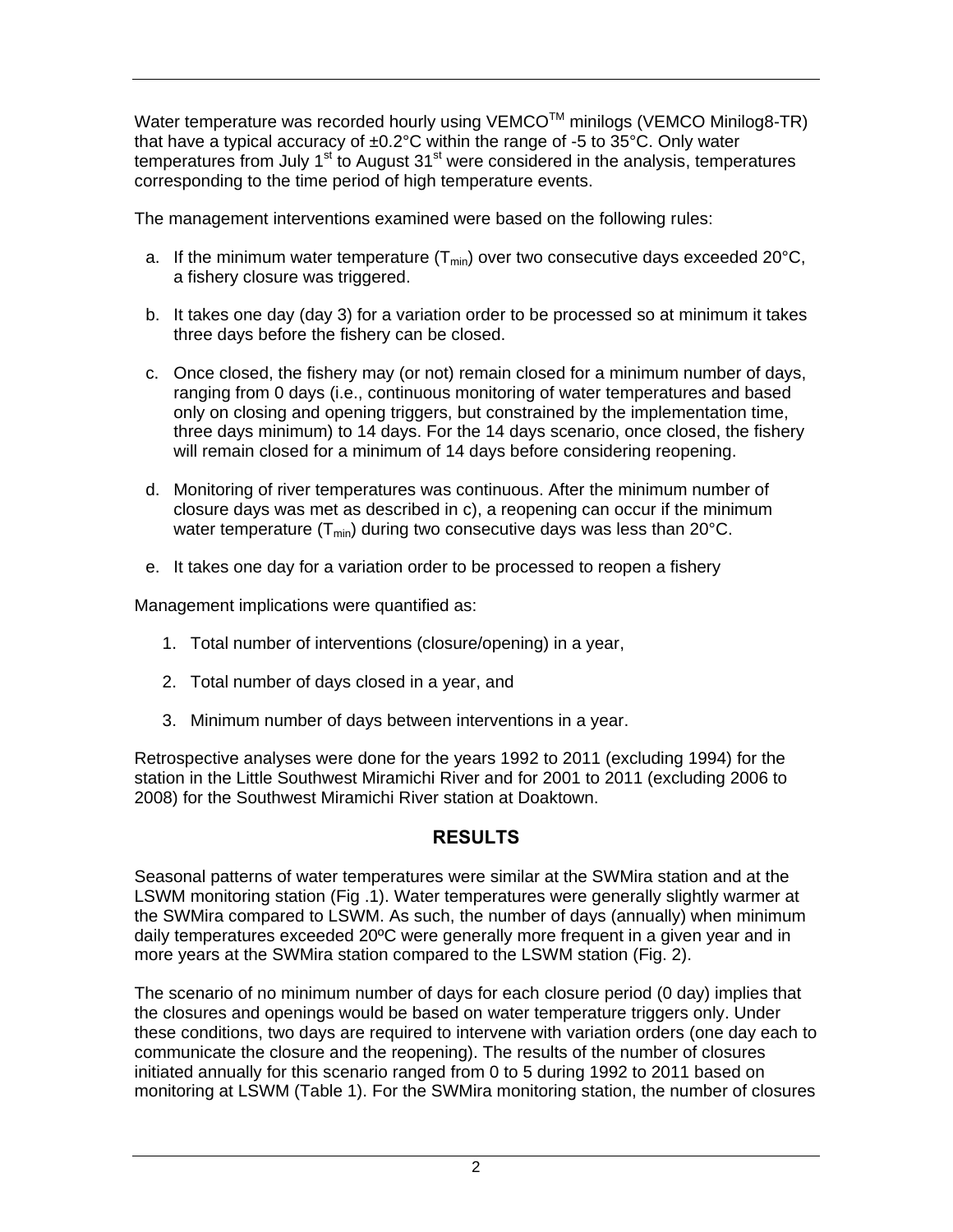ranged from 1 to 5 during 2001 to 2011 (Table 2). The total number of days closed per year ranged from 0 to 24 for the LSWM and 9 to 31 for SWMira (Tables 1 and 2). During 2002 to 2011, closures would have been similar in two years (2003, 2009) irrespective of the location (Fig. 3). During other years, closures were not predictable based on the location with the SWMira site initiating more closures in some years. The total duration of closures would have been more based on the SWMira site for the majority of years (except 2006 to 2008, missing data) (Fig. 3; Tables 1 and 2). At the LSWM station, no closures would have been initiated in 1992, 1997, 2000, 2008 and 2011 whereas closures would have occurred every year based on the SWMira station (Tables 1 and 2).

As the minimum number of days during each closures increases, the total number of interventions decreases (Figs. 4 and 5). Figure 4 shows that for a minimum of 2-day closure, the average number of closures per year over a 19-year period would have been 1.95 (or 37 closures in total) using the data from the LSWM. For this example, when the closing trigger would be initiated, then the closure would be for a minimum of two days before considering reopening, regardless of water temperatures. The corresponding duration for the 2-day minimum closure was calculated at 8.79 days per year (or a total of 167 days for the 19 years of data). The years with most closures were 1999 (5 closures), 1995 (4) and 2006 (4) whereas the years with the longest duration would have been recorded in 2010 (24 days), 1999 (23 days) and 2006 (18 days).

If the minimum number of days increases from 2 days to 3 days, the mean number of closures per year is reduced to 1.89 with a corresponding duration of 9.79 days per year (Figs. 4 and 5). The results indicate that the mean number of closures per year decreases and the duration increases as the closure period increases. The objective of having a minimum number of days for each closure is to prevent too many closures in a given year.

When temperature data from the SWMira were used, there were some differences in the number of closures and the durations. The results of this analysis are shown in Figure 6 for the mean number of closures per year and Figure 7 for the corresponding durations. Figure 6 shows that for a minimum of 2-day closure, the average number of closures per year over an 8-year period would have been 3 (or 38 closures in total). The corresponding duration for the 2-day minimum closure was calculated at 30 days per year (or a total of 402 days for the 8-year dataset). The years with the most closures initiated were 2002 and 2011 (5 closures), 2001, 2004, 2005 and 2010 (4 closures) whereas the years with the longest duration of closures were 2004 and 2002 (31 days), 2010 (30 days) and 2003 (26 days). If the minimum number of days increases from 2 days to 3 days, the mean number of closures per year decreases to 3.63 closures with a corresponding duration of 24.5 days per year (Figs. 6 and 7). As for the LSWM, the mean number of observed closures per year decreased (Fig. 6) and the duration increased with an increase in the minimum number of days per closure (Fig. 7).

Longer duration of closures results in fewer interventions and therefore fewer short duration management interventions (Table 1). The duration between closures varied between 2 and 40 days depending on the year. Years 2004, 2005 and 2010 were the most recent warm water years and the proposed inseason closures based on  $T_{min}$ exceeding 20°C are shown in Figure 8. This figure shows a response time of three days before a closure, based on the 2-day trigger and 1-day communication. A 1-day response time is also required for communicating the reopening.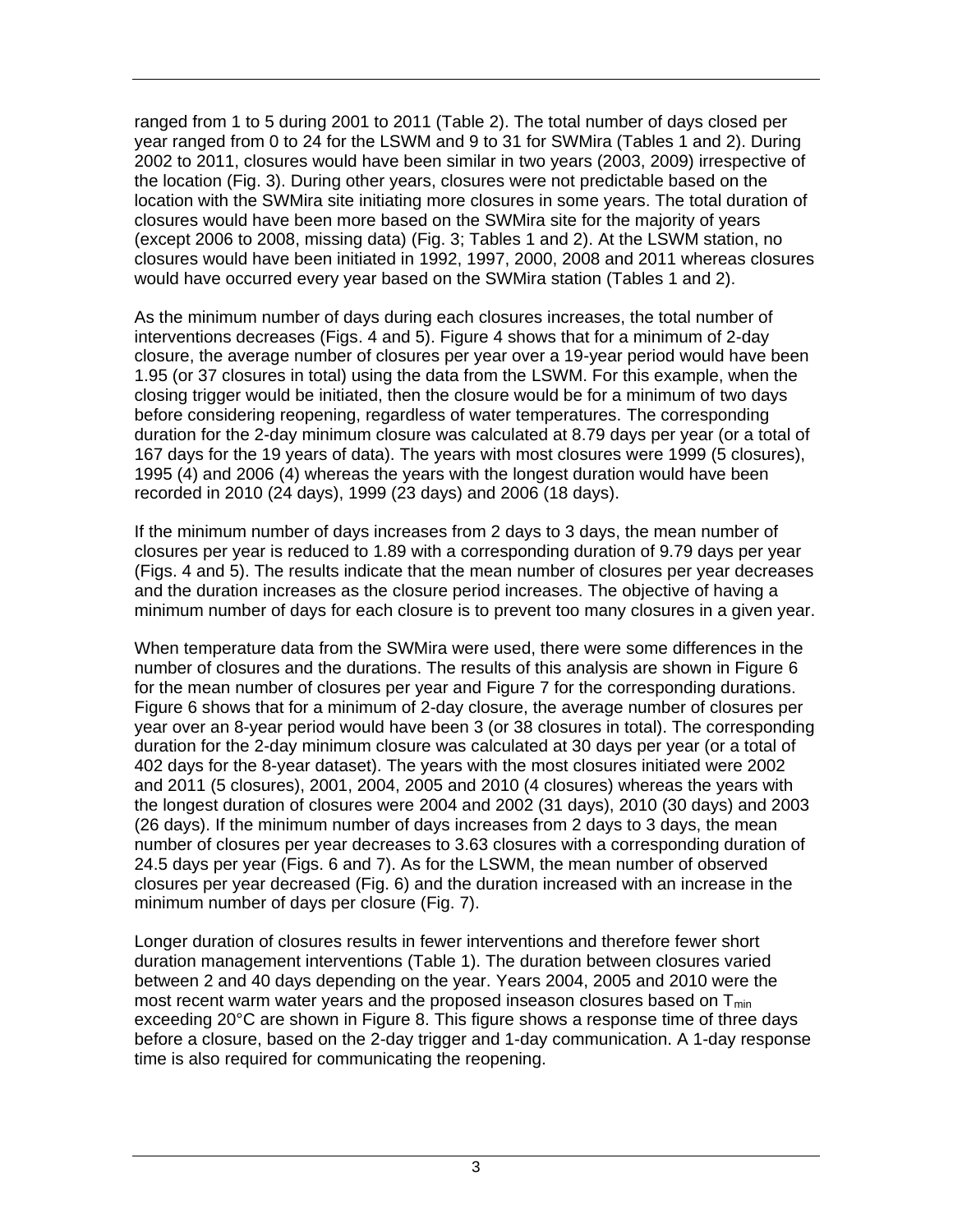## **DISCUSSION**

Since 1962, there have been six in-season interventions (1987, 1995, 1999, 2001, 2005 and 2010) implemented in the Miramichi River. These interventions have varied from closures of specific pools or stretches of river, time of day closures to closures of the entire river. The closures corresponded to the years where discharge conditions were low, generally when the daily discharge in the Southwest Miramichi River was less than 20  $\mathrm{m}^3$ /s. There was no closure in place during some low flow years, in particular 1991 and 1994.

The consequences to fisheries of management scenarios can be assessed retrospectively, as was done in this study. Ultimately management has to decide on the acceptable trade-off between frequent and short interventions, less frequent but longer interventions, or no intervention at all. Consequences to fisheries access of closures is discussed by Dempson et al. (2001).

The effectiveness of closures on incidental mortalities of Atlantic salmon are difficult to assess because there is no systematic monitoring of mortalities, either before during or after temperature events. The mortality related to hook and release during episodes of high temperatures is also difficult to quantify because the fish are released and not subsequently tracked.

The large and diverse physical characteristics of the Miramichi River provide an additional challenge to managers. Mean daily water temperatures in summer within the Miramichi River can differ by as much as 5ºC between the main stem and stretches in the headwaters of the river (Caissie 1997). Caissie et al. (2013) demonstrated that basin-wide interventions may restrict fisheries but mean temperatures are not highly different across the geographical region. It may be possible to categorize a large river like the Miramichi based on water temperature differences. The mean water temperature at the various sites in Miramichi and Restigouche rivers indicate that at the most, the rivers could be divided into main stems and tributaries (Caissie et al. 2013). For example, Caissie et al. (2013) showed that the Topogonops and the NW Branch of the Northwest Miramichi River could be classified as cooler sites than the main stem. On warm days, the main river is warm throughout the system and on warm water days, nighttime water temperature at Bridge Pool (above Crown reserve stretches on the NW Miramichi) remained warm (Breau 2013).

At the local spatial scale, pool closures protect fish aggregating in pools but not those located in warm water conditions or fish that use small patches of cool water. Hyporheic exchange and groundwater seeps create small patches of cooler water and adult salmon use them. Juvenile salmon and brook trout are also struggling during these warm water events and these life stages and species can also benefit from reductions in disturbance.

The biggest uncertainty in using any inseason management triggers associated with water temperature is the unpredictability of forecasting water temperatures even on a time scale of days. Consequently, we have to accept that there will be occasions when the fishery will be closed unnecessarily or vice versa.

The cumulative physiological stress response associated with high temperatures is not well known under both constant controlled conditions and that much less under fluctuating temperatures. Therefore, it is currently not possible to determine the amount of stress accumulated over a time period and the time required for physiological recovery.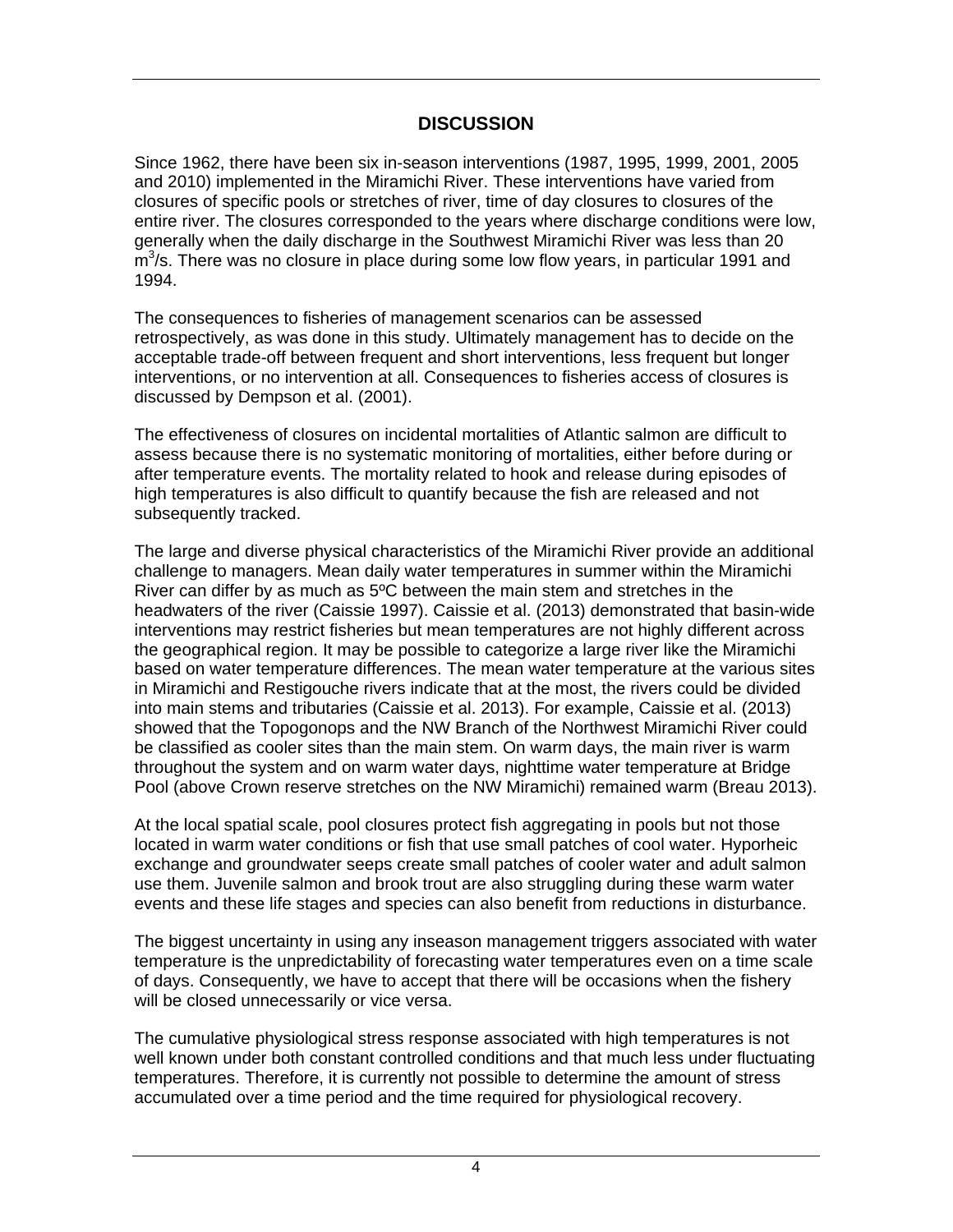However, we do know that at temperatures exceeding 20°C, survival rate decreases rapidly when fish are angled.

#### **REFERENCES**

- Breau, C. 2013. Knowledge of fish physiology used to set water temperature thresholds for in-season closures of Atlantic salmon (*Salmo salar*) recreational fisheries. DFO Can. Sci. Advis. Sec. Res. Doc. 2012/163. iv + 24 p.
- Caissie, D., Breau, C., Hayward, J., and Cameron, P. 2013. Water temperature characteristics within the Miramichi and Restigouche rivers. DFO Can. Sci. Advis. Sec. Res. Doc. 2012/165. vii + 31 p.
- Caissie, D. 1997. Hydrological conditions for Atlantic salmon rivers in the Maritime provinces in 1996. DFO Can. Stock Assess. Sec. Res. Doc. 97/44. 28 p.
- Dempson, J.B., O'Connell, M.F., and Cochrane, N.M. 2001. Potential impact of climate warming on recreational fishing opportunities for Atlantic salmon, *Salmo salar* L., in Newfoundland, Canada. Fish. Manag. Ecol. 8: 69-82.
- Dempson, J.B., Furey, G., and Bloom, M. 2002. Effects of catch and release angling on Atlantic salmon, *Salmo salar* L., of the Conne River, Newfoundland. Fish. Manag. Ecol. 9: 139-147.
- Elliott, J.M. 1991. Tolerance and resistance to thermal stress for juvenile Atlantic salmon, *Salmo salar* (L.). Freshw. Biol. 25: 61-70.
- Gale, M.K., Hinch, S.G., and Donaldson, M.R. 2013. The role of temperature in the capture and release of fish. Fish and Fisheries 14: 1-33.
- Huntsman, A.G. 1946. Heat stroke in Canadian Maritime stream fishes. J. Fish. Res. Board Can. 6: 476-482.
- Mowbray, F., and Locke, A. 1999. The effect of water temperature on angling catch of Atlantic salmon in the Upsalquitch River. DFO Can. Stock Assess. Sec. Res. Doc. 99/56. 17 p.
- Porter, T.R. 1997. Protocols used in Newfoundland for determining if a river will be closed for salmon angling, p. 21-23. In: G.J. Chaput (ed.) Proceedings of a workshop to review conservation principles for Atlantic salmon in eastern Canada. DFO Can. Stock Assess. Sec. Proc. Ser. 97/15.
- Solomon, D.J., and Sambrook, H.T. 2004. Effects of hot dry summers on the loss of Atlantic samon, *Salmo salar*, from estuaries in South West England. Fish. Manag. and Ecol. 11: 353-363.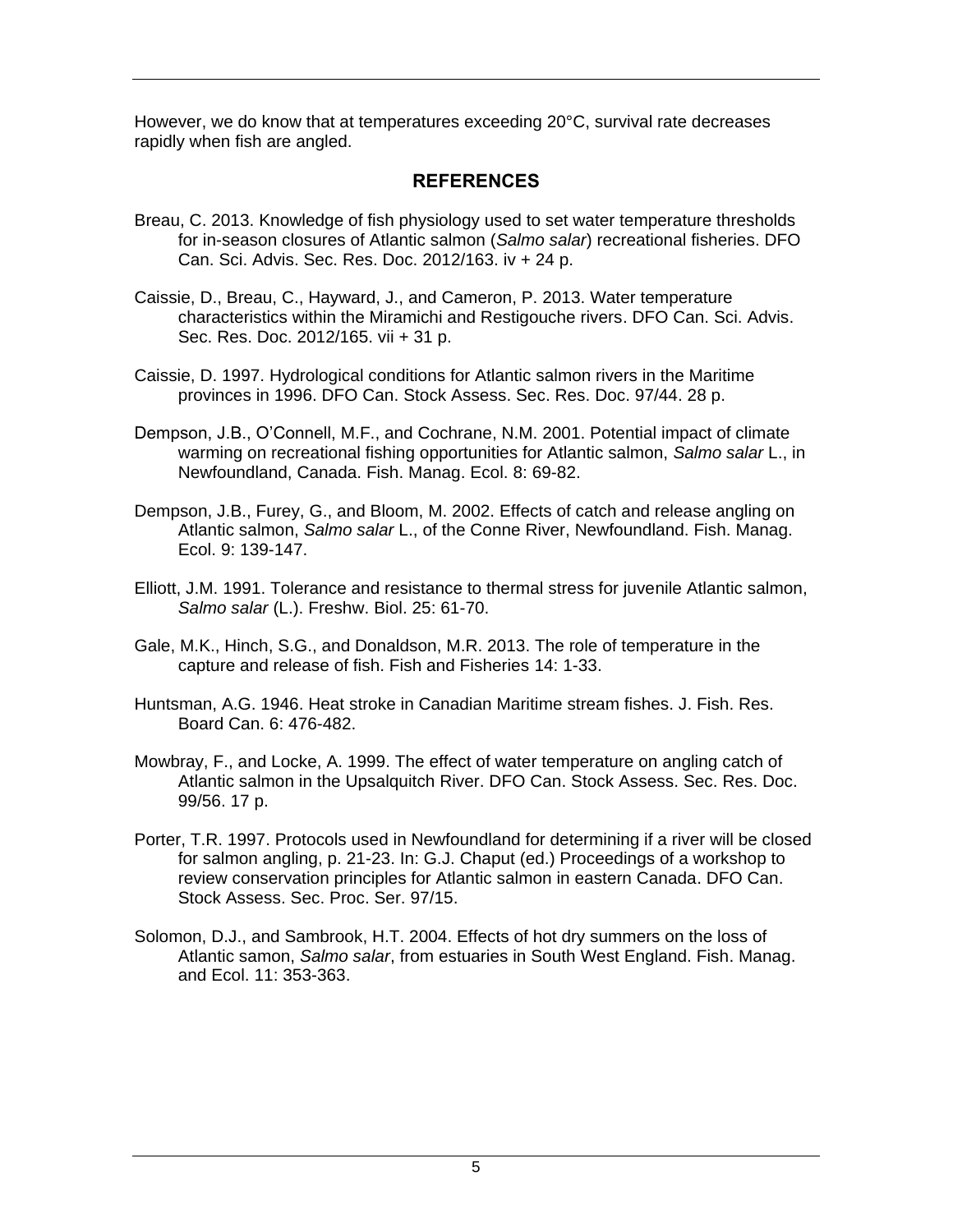| Table 1. Retrospective assessment of consequences to fisheries access of applying the 20 $\degree$ C |
|------------------------------------------------------------------------------------------------------|
| thresholds for closing or opening fisheries based on temperatures at the Little Southwest Miramichi  |
| River (LSWM) station.                                                                                |

|                                                    |                       |                                                     | Duration of individual<br>closures |                |                | Time between closures<br>(days) (for 3 or more<br>closures) |                |           |
|----------------------------------------------------|-----------------------|-----------------------------------------------------|------------------------------------|----------------|----------------|-------------------------------------------------------------|----------------|-----------|
| Year                                               | Number of<br>closures | Total<br>duration<br>(days)                         | Min                                | Max            | Mean           | Min                                                         | Max            | Mean      |
| Minimum number of days during each closure (0 day) |                       |                                                     |                                    |                |                |                                                             |                |           |
| 1992                                               | $\mathbf 0$           | $\overline{0}$                                      | <b>NA</b>                          | <b>NA</b>      | <b>NA</b>      | <b>NA</b>                                                   | <b>NA</b>      | <b>NA</b> |
| 1993                                               | 1                     | 3                                                   | <b>NA</b>                          | <b>NA</b>      | <b>NA</b>      | <b>NA</b>                                                   | <b>NA</b>      | <b>NA</b> |
| 1995                                               | 4                     | 14                                                  | 3                                  | 5              | 3.5            | $\overline{2}$                                              | 13             | 7.7       |
| 1996                                               | 1                     | 3                                                   | <b>NA</b>                          | <b>NA</b>      | <b>NA</b>      | <b>NA</b>                                                   | <b>NA</b>      | <b>NA</b> |
| 1997                                               | 0                     | $\mathbf 0$                                         | <b>NA</b>                          | <b>NA</b>      | <b>NA</b>      | <b>NA</b>                                                   | <b>NA</b>      | <b>NA</b> |
| 1998                                               | $\overline{c}$        | 6                                                   | 3                                  | 3              | <b>NA</b>      | <b>NA</b>                                                   | <b>NA</b>      | <b>NA</b> |
| 1999                                               | 5                     | 23                                                  | 3                                  | 8              | 4.6            | 5                                                           | 30             | 17        |
| 2000                                               | $\mathbf 0$           | 0                                                   | <b>NA</b>                          | <b>NA</b>      | <b>NA</b>      | <b>NA</b>                                                   | <b>NA</b>      | <b>NA</b> |
| 2001                                               | 3                     | 13                                                  | 3                                  | 5              | 4.3            | 11                                                          | 30             | <b>NA</b> |
| 2002                                               | 3                     | 14                                                  | 3                                  | 8              | 4.7            | 5                                                           | 30             | <b>NA</b> |
| 2003                                               | 3                     | 12                                                  | 3                                  | $\frac{5}{5}$  | 4              | 3                                                           | 9              | <b>NA</b> |
| 2004                                               | $\overline{c}$        | 8                                                   | 3                                  |                | <b>NA</b>      | <b>NA</b>                                                   | <b>NA</b>      | <b>NA</b> |
| 2005                                               | 3                     | 12                                                  | 3                                  | $\overline{6}$ | 4              | 16                                                          | 17             | <b>NA</b> |
| 2006                                               | 4                     | 18                                                  | 3                                  | $\,$ 6 $\,$    | 4.5            | $\overline{2}$                                              | $\overline{7}$ | 4.7       |
| 2007                                               | $\overline{c}$        | 9                                                   | 3                                  | 5              | <b>NA</b>      | <b>NA</b>                                                   | <b>NA</b>      | <b>NA</b> |
| 2008                                               | $\mathbf 0$           | $\mathbf 0$                                         | <b>NA</b>                          | <b>NA</b>      | <b>NA</b>      | <b>NA</b>                                                   | <b>NA</b>      | <b>NA</b> |
| 2009                                               | 1                     | 8                                                   | <b>NA</b>                          | <b>NA</b>      | <b>NA</b>      | <b>NA</b>                                                   | <b>NA</b>      | <b>NA</b> |
| 2010                                               | 3                     | 24                                                  | 3                                  | 17             | 8              | 12                                                          | 40             | <b>NA</b> |
| 2011                                               | $\mathbf 0$           | 0                                                   | <b>NA</b>                          | <b>NA</b>      | <b>NA</b>      | <b>NA</b>                                                   | <b>NA</b>      | <b>NA</b> |
|                                                    |                       | Minimum number of days during each closure (7 days) |                                    |                |                |                                                             |                |           |
| 1992                                               | $\boldsymbol{0}$      | 0                                                   | <b>NA</b>                          | <b>NA</b>      | <b>NA</b>      | <b>NA</b>                                                   | <b>NA</b>      | <b>NA</b> |
| 1993                                               | 1                     | $\overline{7}$                                      | <b>NA</b>                          | <b>NA</b>      | <b>NA</b>      | <b>NA</b>                                                   | <b>NA</b>      | <b>NA</b> |
| 1995                                               | 3                     | 22                                                  | $\overline{7}$                     | 8              | 7.3            | 4                                                           | 11             | <b>NA</b> |
| 1996                                               | 1                     | $\overline{7}$                                      | <b>NA</b>                          | <b>NA</b>      | <b>NA</b>      | <b>NA</b>                                                   | <b>NA</b>      | <b>NA</b> |
| 1997                                               | $\mathbf 0$           | $\mathbf 0$                                         | <b>NA</b>                          | <b>NA</b>      | <b>NA</b>      | <b>NA</b>                                                   | <b>NA</b>      | <b>NA</b> |
| 1998                                               | $\overline{c}$        | 14                                                  | $\overline{7}$                     | $\overline{7}$ | <b>NA</b>      | <b>NA</b>                                                   | <b>NA</b>      | <b>NA</b> |
| 1999                                               | 4                     | 38                                                  | $\overline{7}$                     | 17             | 9.5            | 4                                                           | 26             | 18.3      |
| 2000                                               | $\mathbf 0$           | 0                                                   | <b>NA</b>                          | <b>NA</b>      | <b>NA</b>      | <b>NA</b>                                                   | <b>NA</b>      | <b>NA</b> |
| 2001                                               | 3                     | 21                                                  | $\overline{7}$                     | $\overline{7}$ | $\overline{7}$ | 9                                                           | 28             | <b>NA</b> |
| 2002                                               |                       | 23                                                  | $\overline{7}$                     | 16             | <b>NA</b>      | <b>NA</b>                                                   | <b>NA</b>      | <b>NA</b> |
| 2003                                               | $\frac{2}{2}$         | 18                                                  | $\overline{7}$                     | 11             | <b>NA</b>      | <b>NA</b>                                                   | <b>NA</b>      | <b>NA</b> |
| 2004                                               | $\overline{2}$        | 14                                                  | $\overline{7}$                     | $\overline{7}$ | NA             | ΝA                                                          | <b>NA</b>      | <b>NA</b> |
| 2005                                               | 3                     | 21                                                  | $\boldsymbol{7}$                   | $\overline{7}$ | $\overline{7}$ | 12                                                          | 16             | <b>NA</b> |
| 2006                                               | 3                     | 27                                                  | $\overline{7}$                     | 13             | 9              | 3                                                           | 5              | <b>NA</b> |
| 2007                                               | 1                     | 11                                                  | <b>NA</b>                          | <b>NA</b>      | <b>NA</b>      | <b>NA</b>                                                   | <b>NA</b>      | <b>NA</b> |
| 2008                                               | 0                     | 0                                                   | <b>NA</b>                          | <b>NA</b>      | <b>NA</b>      | <b>NA</b>                                                   | <b>NA</b>      | <b>NA</b> |
| 2009                                               | 1                     | 8                                                   | <b>NA</b>                          | <b>NA</b>      | <b>NA</b>      | <b>NA</b>                                                   | <b>NA</b>      | <b>NA</b> |
| 2010                                               | 3                     | 31                                                  | 7 <sup>1</sup>                     | 17             | 10.3           | 8                                                           | 40             | <b>NA</b> |
| 2011                                               | 0                     | 0                                                   | <b>NA</b>                          | <b>NA</b>      | <b>NA</b>      | <b>NA</b>                                                   | <b>NA</b>      | <b>NA</b> |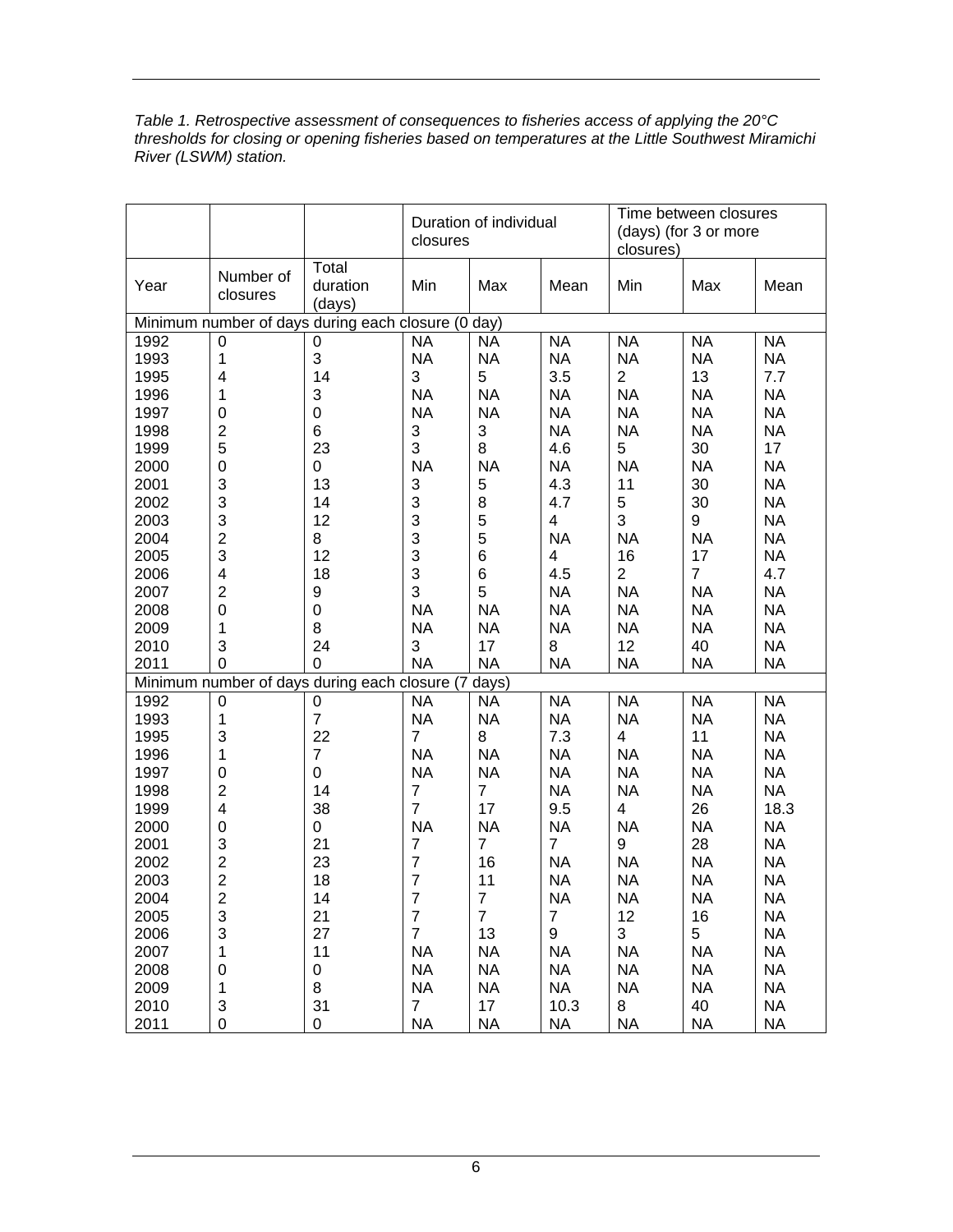#### *Table 1 (continued).*

|                                                      |                       |                             | Duration of individual<br>closures |           |           | Time between closures<br>(days) (for 3 or more<br>closures) |           |           |
|------------------------------------------------------|-----------------------|-----------------------------|------------------------------------|-----------|-----------|-------------------------------------------------------------|-----------|-----------|
| Year                                                 | Number of<br>closures | Total<br>duration<br>(days) | Min                                | Max       | Mean      | Min                                                         | Max       | Mean      |
| Minimum number of days during each closure (14 days) |                       |                             |                                    |           |           |                                                             |           |           |
| 1992                                                 | 0                     | 0                           | <b>NA</b>                          | <b>NA</b> | <b>NA</b> | <b>NA</b>                                                   | <b>NA</b> | <b>NA</b> |
| 1993                                                 | 1                     | 15                          | <b>NA</b>                          | <b>NA</b> | <b>NA</b> | <b>NA</b>                                                   | <b>NA</b> | ΝA        |
| 1995                                                 | $\overline{2}$        | 31                          | 14                                 | 16        | <b>NA</b> | <b>NA</b>                                                   | <b>NA</b> | ΝA        |
| 1996                                                 | 1                     | 15                          | <b>NA</b>                          | NA        | <b>NA</b> | <b>NA</b>                                                   | <b>NA</b> | <b>NA</b> |
| 1997                                                 | $\mathbf 0$           | 0                           | <b>NA</b>                          | <b>NA</b> | <b>NA</b> | <b>NA</b>                                                   | <b>NA</b> | <b>NA</b> |
| 1998                                                 | $\overline{2}$        | 30                          | 14                                 | 14        | <b>NA</b> | <b>NA</b>                                                   | <b>NA</b> | <b>NA</b> |
| 1999                                                 | 3                     | 49                          | 16                                 | 17        | 16.3      | ΝA                                                          | NA        | ΝA        |
| 2000                                                 | 0                     | 0                           | <b>NA</b>                          | <b>NA</b> | NA        | <b>NA</b>                                                   | NA        | <b>NA</b> |
| 2001                                                 | $\overline{2}$        | 36                          | 14                                 | 14        | <b>NA</b> | <b>NA</b>                                                   | <b>NA</b> | ΝA        |
| 2002                                                 | $\overline{2}$        | 31                          | 14                                 | 16        | <b>NA</b> | <b>NA</b>                                                   | <b>NA</b> | ΝA        |
| 2003                                                 | $\overline{2}$        | 30                          | 14                                 | 14        | <b>NA</b> | <b>NA</b>                                                   | <b>NA</b> | <b>NA</b> |
| 2004                                                 | 1                     | 15                          | <b>NA</b>                          | <b>NA</b> | <b>NA</b> | <b>NA</b>                                                   | <b>NA</b> | <b>NA</b> |
| 2005                                                 | 3                     | 45                          | 14                                 | 14        | 14        | 5                                                           | 9         | NA        |
| 2006                                                 | 2                     | 30                          | 15                                 | 15        | <b>NA</b> | ΝA                                                          | NA        | ΝA        |
| 2007                                                 | 1                     | 15                          | <b>NA</b>                          | <b>NA</b> | <b>NA</b> | <b>NA</b>                                                   | <b>NA</b> | <b>NA</b> |
| 2008                                                 | $\mathbf 0$           | 0                           | <b>NA</b>                          | <b>NA</b> | <b>NA</b> | <b>NA</b>                                                   | <b>NA</b> | <b>NA</b> |
| 2009                                                 | 1                     | 15                          | NA                                 | NA        | <b>NA</b> | <b>NA</b>                                                   | <b>NA</b> | ΝA        |
| 2010                                                 | $\boldsymbol{2}$      | 47                          | 14                                 | 32        | <b>NA</b> | <b>NA</b>                                                   | <b>NA</b> | <b>NA</b> |
| 2011                                                 | $\mathbf 0$           | 0                           | <b>NA</b>                          | <b>NA</b> | <b>NA</b> | <b>NA</b>                                                   | <b>NA</b> | <b>NA</b> |

Mean values were only calculated for years when there were at least three closures. NA represent years with less than three observations.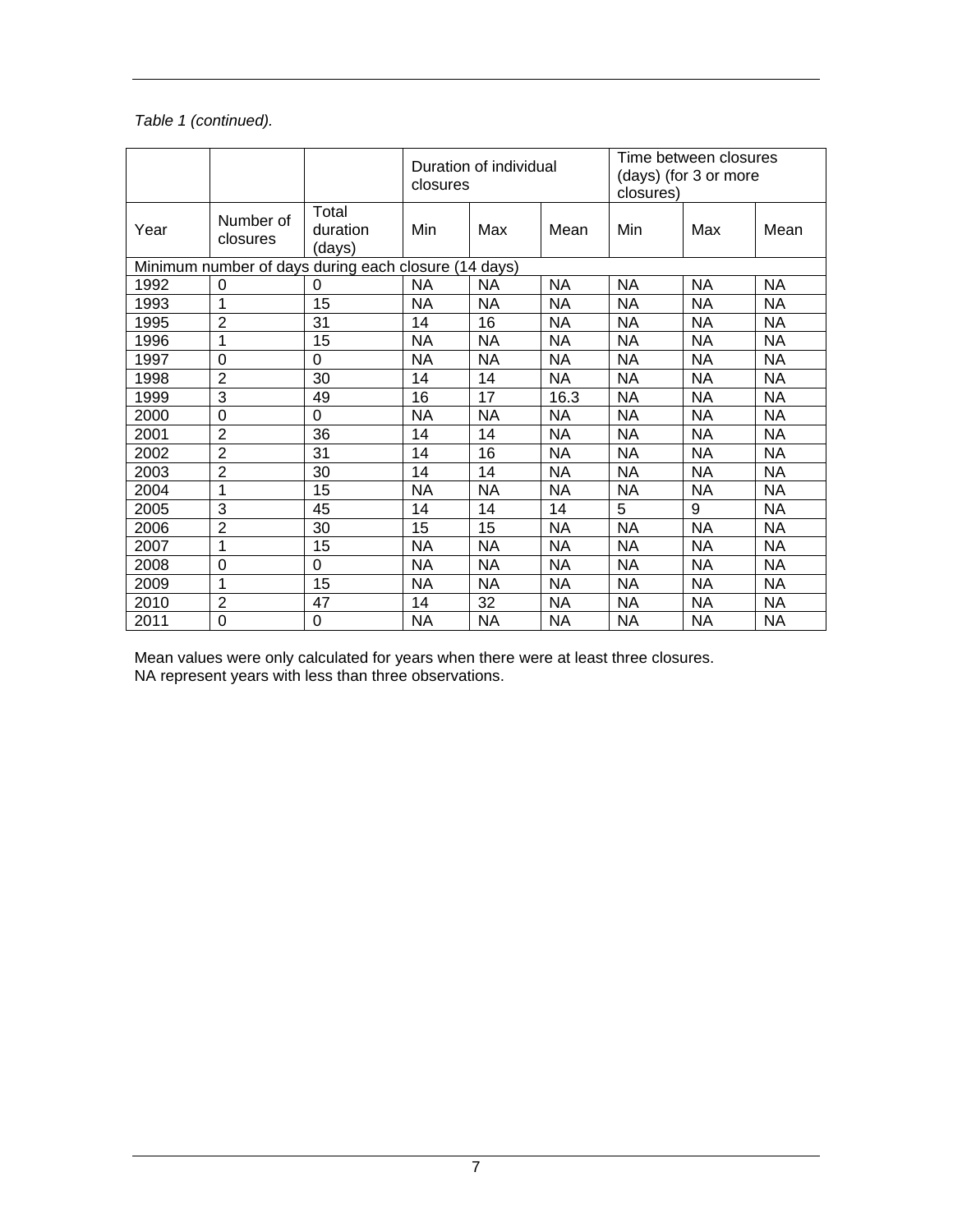| Table 2. Retrospective assessment of consequences to fisheries access of applying the 20 $\degree$ C |
|------------------------------------------------------------------------------------------------------|
| thresholds for closing or opening fisheries based on temperatures at the Southwest Miramichi         |
| River (SWMira) Doaktown station.                                                                     |

|                                                      |                       |                                               | Duration of individual<br>closures |           |           | Time between closures<br>(days) (for 3 or more<br>closures) |                |           |
|------------------------------------------------------|-----------------------|-----------------------------------------------|------------------------------------|-----------|-----------|-------------------------------------------------------------|----------------|-----------|
| Year                                                 | Number of<br>closures | Total<br>duration<br>(days)                   | Min                                | Max       | Mean      | Min                                                         | Max            | Mean      |
| Minimum number of days during each closure (0 day)   |                       |                                               |                                    |           |           |                                                             |                |           |
| 2001                                                 | 4                     | 23                                            | 3                                  | 9         | 5.8       | 6                                                           | 14             | 10.7      |
| 2002                                                 | 5                     | 31                                            | 3                                  | 10        | 6.2       | $\overline{c}$                                              | 15             | 7.3       |
| 2003                                                 | 3                     | 26                                            | 4                                  | 13        | 8.7       | 6                                                           | 9              | <b>NA</b> |
| 2004                                                 | 4                     | 23                                            | 3                                  | 10        | 5.8       | $\overline{2}$                                              | $\overline{7}$ | 4         |
| 2005                                                 | 4                     | 23                                            | 4                                  | 8         | 5.8       | $\overline{2}$                                              | 15             | 8.3       |
| 2009                                                 | 1                     | 9                                             | <b>NA</b>                          | <b>NA</b> | <b>NA</b> | <b>NA</b>                                                   | <b>NA</b>      | <b>NA</b> |
| 2010                                                 | 4                     | 30                                            | 3                                  | 18        | 7.5       | 5                                                           | 21             | 10.7      |
| 2011                                                 | 5                     | 15                                            | 3                                  | 3         | 3         | 3                                                           | 23             | 10        |
|                                                      |                       | Minimum number of days during each closure (7 |                                    | days)     |           |                                                             |                |           |
| 2001                                                 | $\overline{4}$        | 33                                            | 7                                  | 9         | 7.8       | 6                                                           | 12             | 9.3       |
| 2002                                                 | 4                     | 40                                            | $\overline{7}$                     | 15        | 9.5       | 3                                                           | 15             | 7.3       |
| 2003                                                 | 3                     | 32                                            | 7                                  | 13        | 9.7       | 6                                                           | 9              | <b>NA</b> |
| 2004                                                 | $\overline{2}$        | 27                                            | $\overline{7}$                     | 10        | <b>NA</b> | <b>NA</b>                                                   | <b>NA</b>      | <b>NA</b> |
| 2005                                                 | 4                     | 32                                            | $\overline{7}$                     | 8         | 7.5       | $\overline{2}$                                              | 11             | 6         |
| 2009                                                 | 1                     | 9                                             | <b>NA</b>                          | <b>NA</b> | <b>NA</b> | <b>NA</b>                                                   | <b>NA</b>      | <b>NA</b> |
| 2010                                                 | 3                     | 36                                            | 7                                  | 18        | 11.7      | 6                                                           | 22             | <b>NA</b> |
| 2011                                                 | 3                     | 25                                            | 7                                  | 9         | 8         | 4                                                           | 24             | <b>NA</b> |
| Minimum number of days during each closure (14 days) |                       |                                               |                                    |           |           |                                                             |                |           |
| 2001                                                 | 3                     | 53                                            | 14                                 | 14        | 14        | 3                                                           | 12             | <b>NA</b> |
| 2002                                                 | 3                     | 46                                            | 14                                 | 16        | 15        | 5                                                           | 15             | <b>NA</b> |
| 2003                                                 | 3                     | 47                                            | 14                                 | 14        | 14        | 4                                                           | 5              | <b>NA</b> |
| 2004                                                 | $\overline{c}$        | 34                                            | 14                                 | 19        | <b>NA</b> | <b>NA</b>                                                   | <b>NA</b>      | <b>NA</b> |
| 2005                                                 | 3                     | 45                                            | 14                                 | 14        | 14        | 5                                                           | 8              | <b>NA</b> |
| 2009                                                 | 1                     | 15                                            | <b>NA</b>                          | <b>NA</b> | <b>NA</b> | <b>NA</b>                                                   | <b>NA</b>      | <b>NA</b> |
| 2010                                                 | 3                     | 48                                            | 14                                 | 18        | 15.3      | 6                                                           | 18             | <b>NA</b> |
| 2011                                                 | $\overline{2}$        | 35                                            | 14                                 | 16        | <b>NA</b> | <b>NA</b>                                                   | <b>NA</b>      | <b>NA</b> |

Mean values were only calculated for years when there were at least three closures. NA represent years with less than three observations.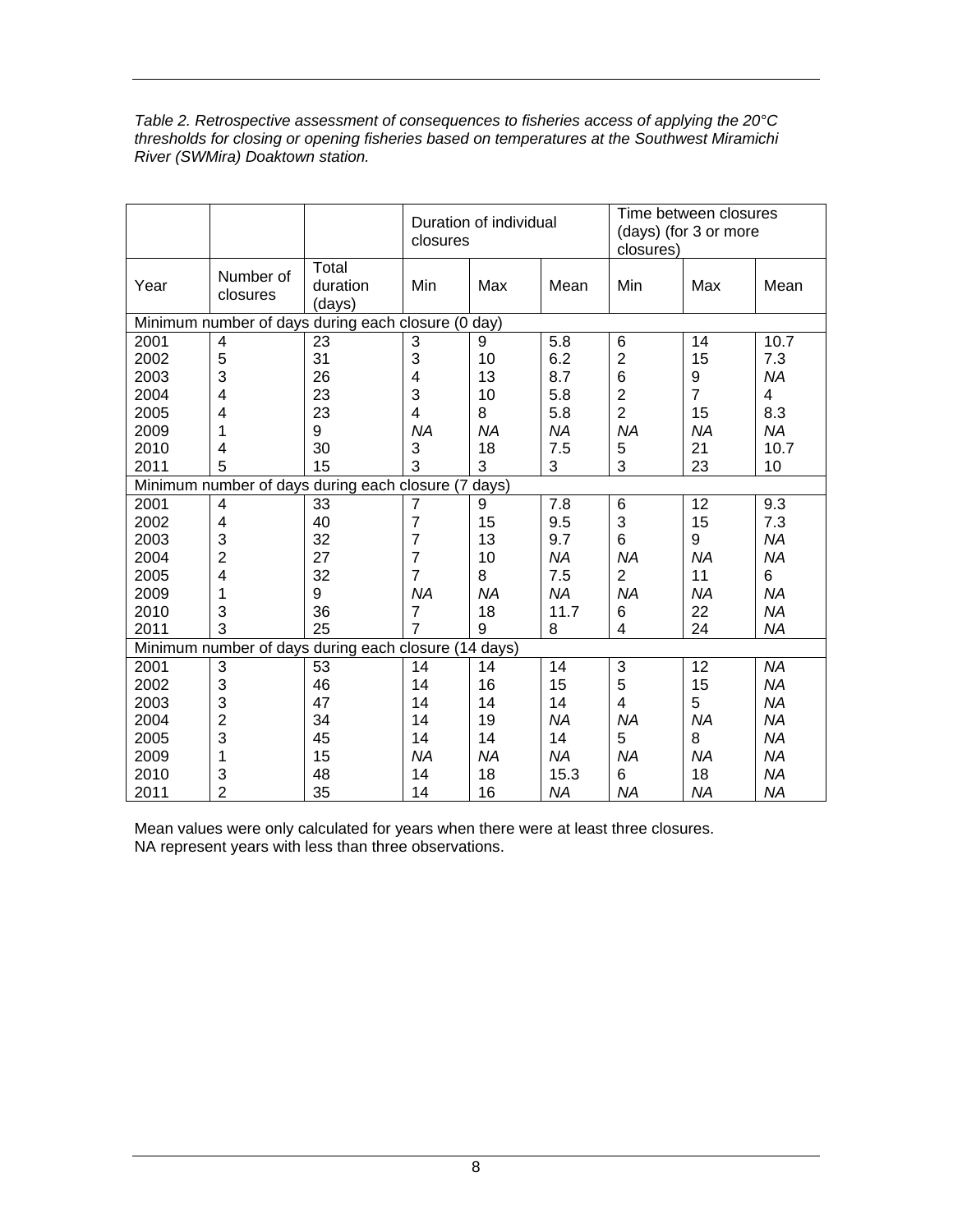





Figure 1. Time series of a) maximum, b) mean and c) minimum water temperature in 2010 for the *Southwest Miramichi River (SWMira) at Doaktown and the Little Southwest Miramichi River (LSWM).*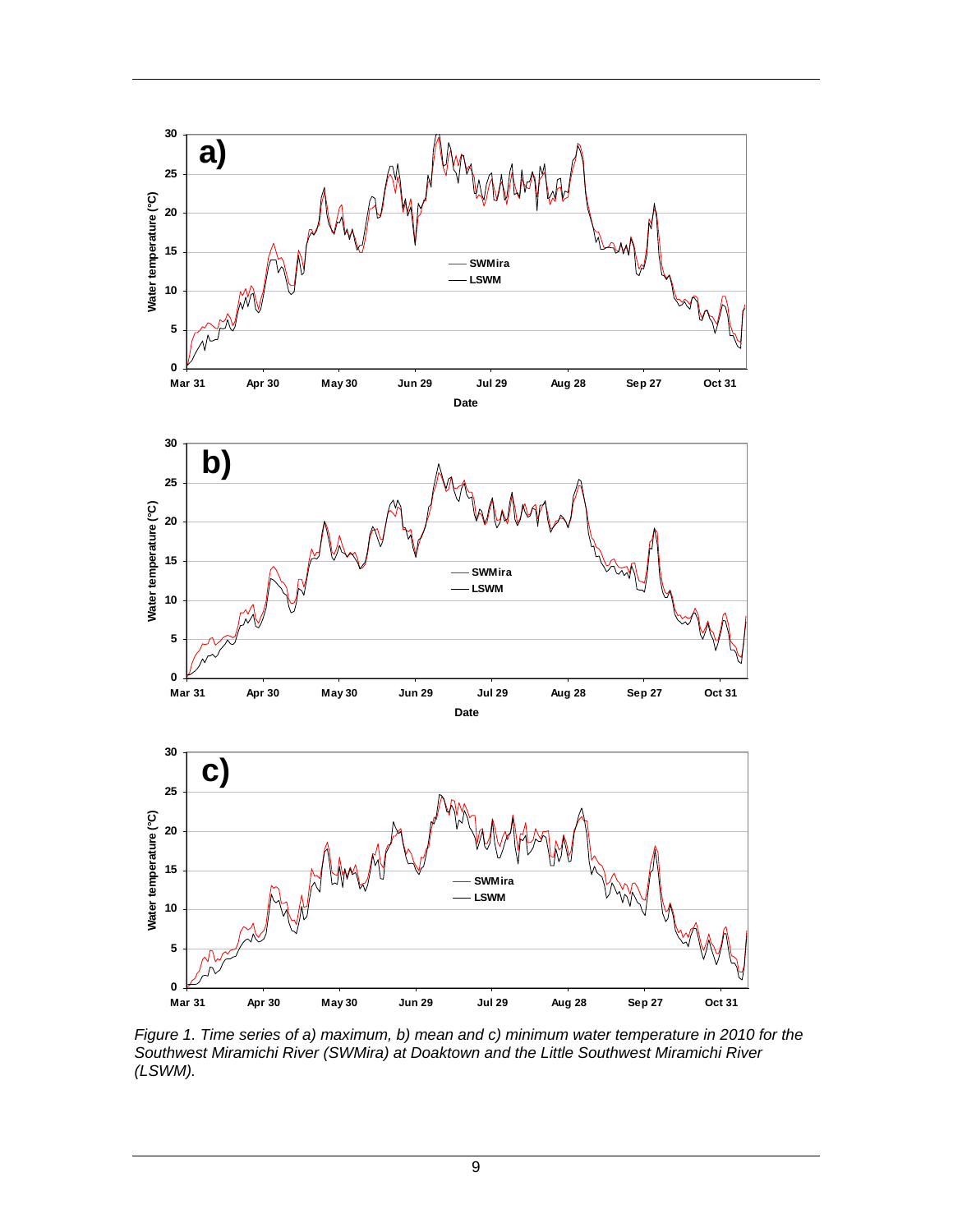

*Figure 2. Number of days per year with Tmin exceeding 20°C between 1992 and 2011 for the Southwest Miramichi River (SWMira) at the Doaktown site and the Little Southwest Miramichi River (LSWM). Symbols indicate years with missing data for both rivers.*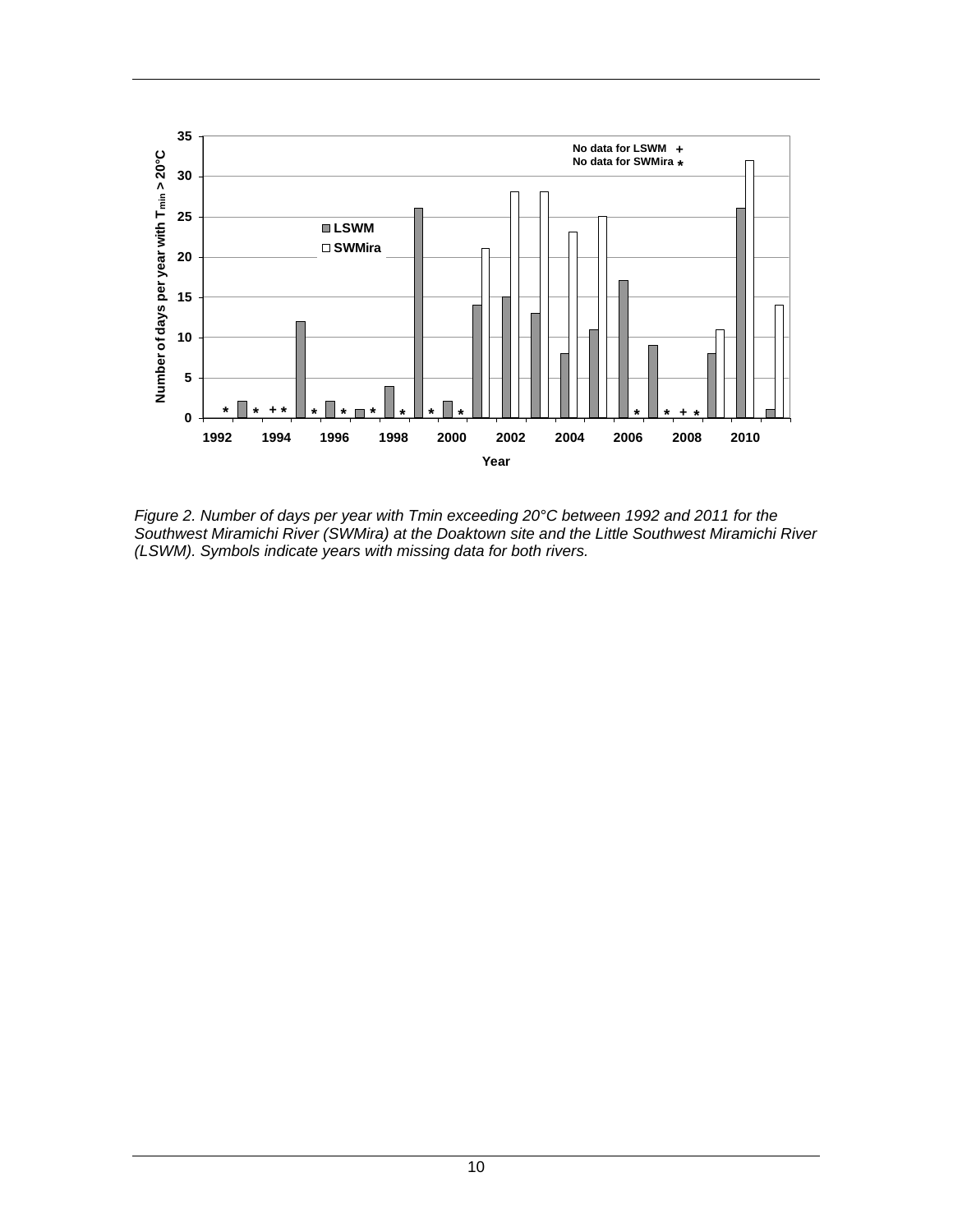

*Figure 3. A comparison of a) the number of closures and b) the total duration of these closures based on water temperature in the Little Southwest Miramichi River (LSWM; 1992-2011) and Southwest Miramichi River at Doaktown (SWMira; 2002-2011; with missing data in 2006, 2007 and 2008).*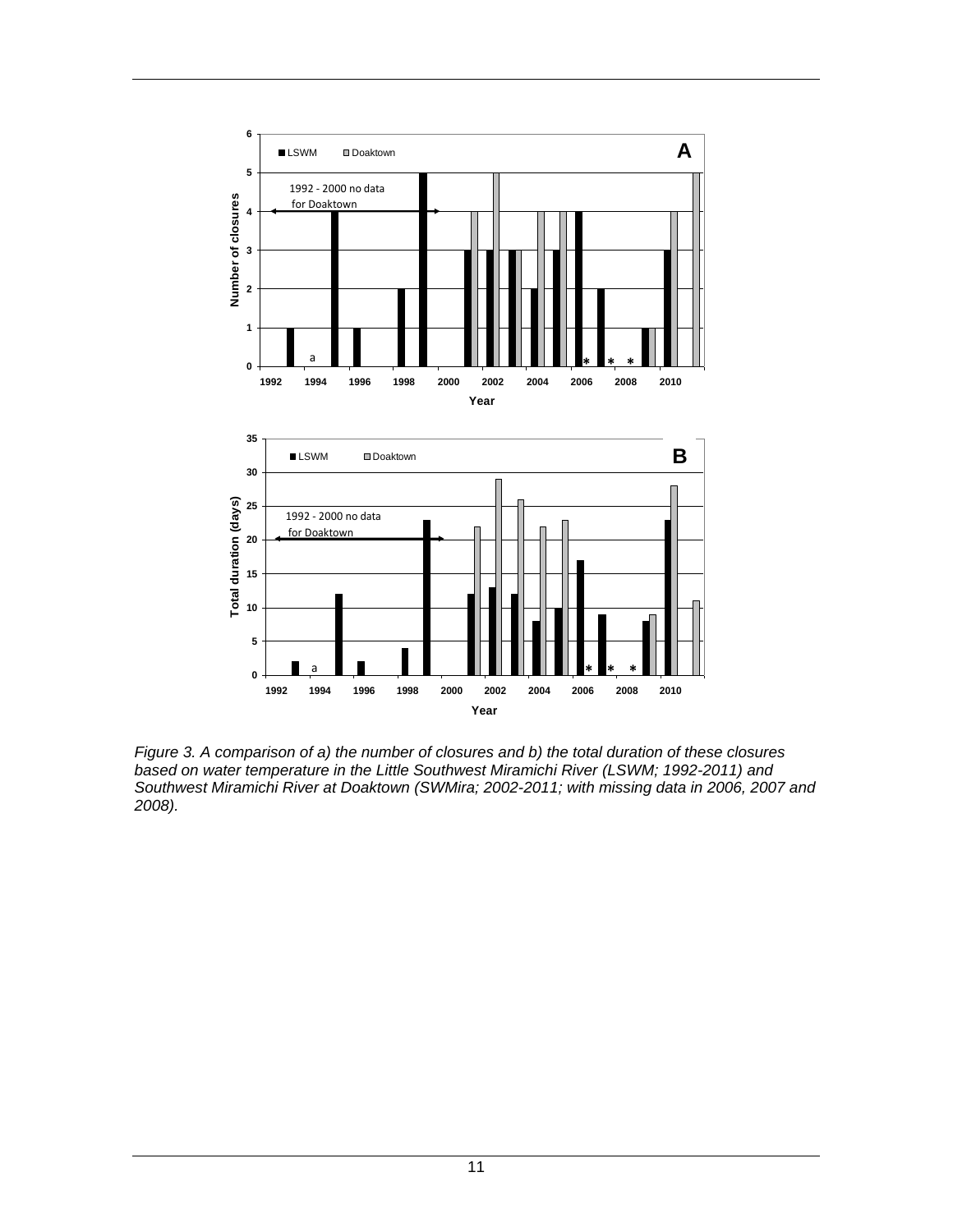

*Figure 4. Mean number of closures per year (19 years of data) relative to the minimum number of days during each closure. Results based on water temperatures in July and August at Little Southwest Miramichi River (NB).*



*Figure 5. The mean duration of individual closures (number of days per year) as a function of the minimum number of days during each closure. Results based on water temperatures in July and August at Little Southwest Miramichi River (NB).*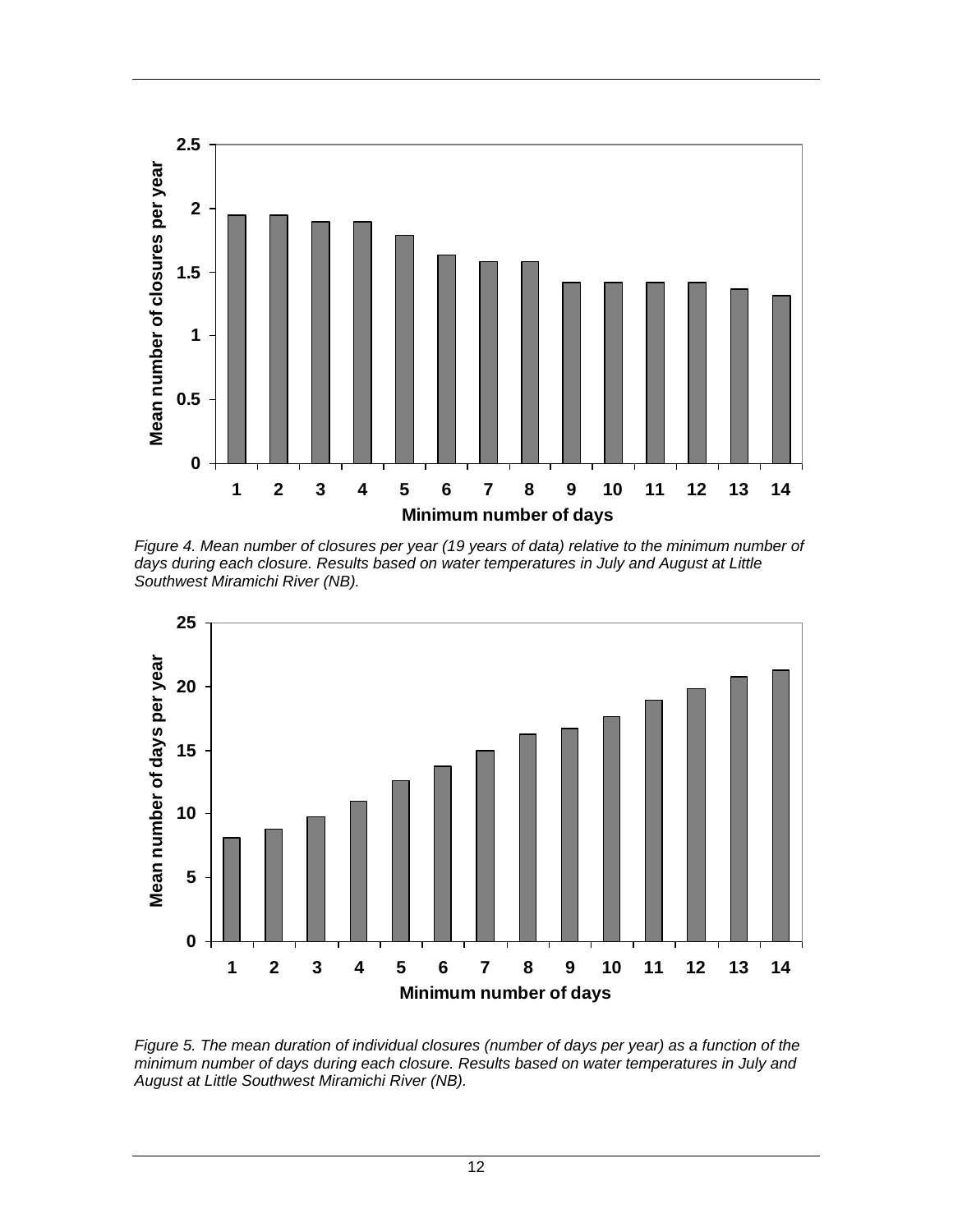

*Figure 6. Mean number of closures per year (8 years of data) relative to the minimum number of days during each closure. Results based on water temperatures in July and August at the Southwest Miramichi River at the Doaktown site (NB).* 



*Figure 7. The mean duration of individual closures (number of days per year) as a function of the minimum number of days during each closure. Results based on water temperatures in July and August at Southwest Miramichi River at the Doaktown site (NB.).*